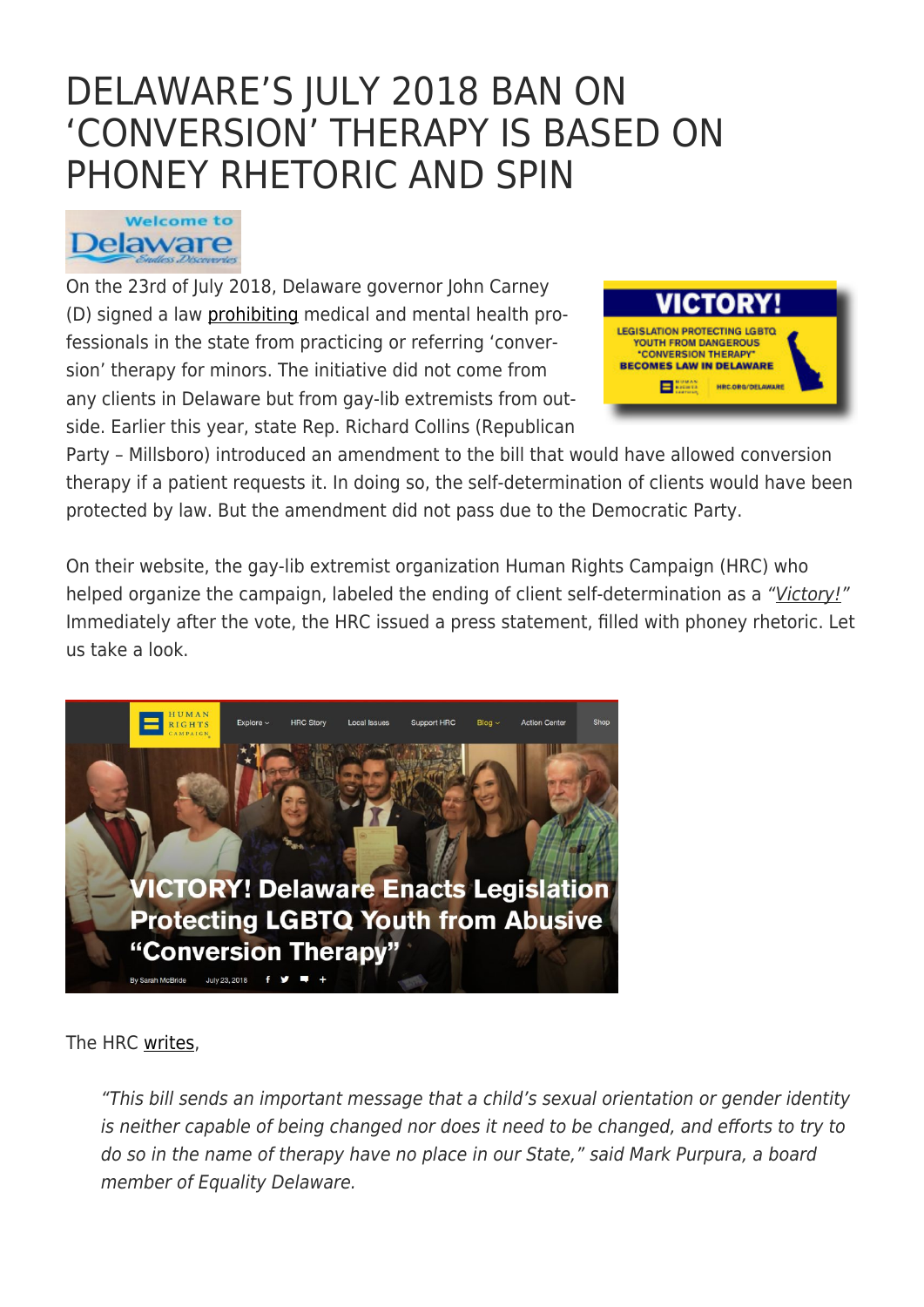Is that so? What does science have to say? In this article, we will analyze this sentence by means of close-reading, word by word.

### 1. Messages

Legal bills do not send scientific messages to the professional scientific community. Only sound scientific research does such a thing.

The only message that legal bills convey, is a message of power play in a certain epoch of place and time, namely: who gets to become the top-dog throwing his weight around, who gets to bite the dust.

Legislators do not regulate science, it is the other way around: science should be the foundation of legislation. Legislators are the receivers of science, not the transmitters.

# 2. Where are the alleged clients? Where are the complaints?

The question is: what are they doing in Delaware, of all places? Since no victims of "conversion" therapy in Delaware have been substantiated or been proven to exist, let alone been proven to have complained in Delaware, let alone been proven to have been maltreated, what is actually being punished over there?

In the gay magazine [The Advocate,](https://www.advocate.com/politics/2018/7/23/delaware-now-15th-state-ban-conversion-therapy-minors) we read,



Lisa Goodman, "Equality Delaware"

"We are not aware of anyone currently practicing conversion therapy in Delaware," Lisa Goodman, president of Equality Delaware, told the media outlet. "We are aware of a num-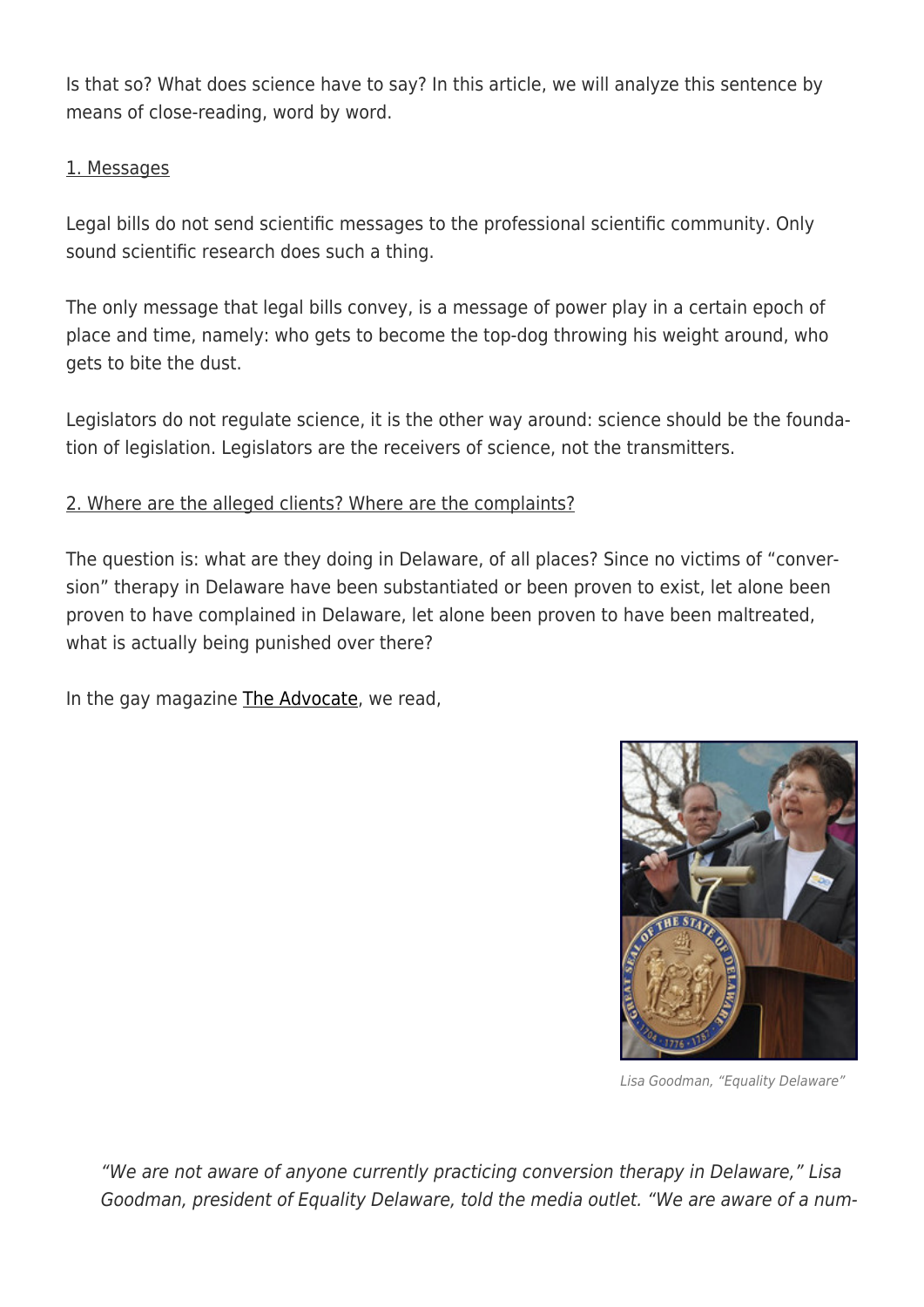ber of young people through the years who have been referred out by Delaware licensed mental health professionals to people doing conversion therapy out of state, and that is one thing that this bill will also prohibit."

So, the people behind the bill ("Equality Delaware") openly admit that this bill is fixing a problem that does not exist in Delaware. The old saying goes: "If it ain't broke, don't fix it". That is to say, except in Delaware.

But after the remarks of Equality Delaware, HRC National Press Secretary Sarah McBride moves in, [saying:](http://www.delawarepublic.org/post/gov-carney-signs-law-banning-conversion-therapy)



"This bill definitely remedies a harm that exists in this state. But it also articulates the values of our state".

So, we see the HRC spindoctor Sarah McBride rushing to the aid of the bill by insinuating "harm" that supposedly exists. But there is no document anywhere substantiating this claim. The HRC does not provide it either. They do, though, emphasize that the whole initiative is all about "values". Therefore, it is plain that it is an ideological agenda that the HRC is pushing. What about clients having other values than the majority in Delaware legislation? Well, diversity goes a long way, but not THAT long! The rainbow flag has its limitations. No freedom of dissident thought in Delaware, if Equality Delaware can help it.

### 3. Out of state

Note how Equality Delaware write that a number of young people through the years (does this mean long ago?) had to seek help out of the state because it was not available in Delaware. If you as a client go to all the trouble to seek counseling in another state, you must be pretty motivated. And if you were "tortured" from day 1, then why would you go back for more?

And yet the chase is on for those professionals who tell clients where they can find licensed mental health professionals elsewhere. So if a doctor says to a motivated client "No, no, I do not want to discuss the opposite sex with you in any way, I will get into trouble. Go away, go to Pennsylvania for all I care!", then the doctor will also be prosecuted.

After all, he referred.

This is strange, because discussing sexuality in therapy, be it about the same sex and the op-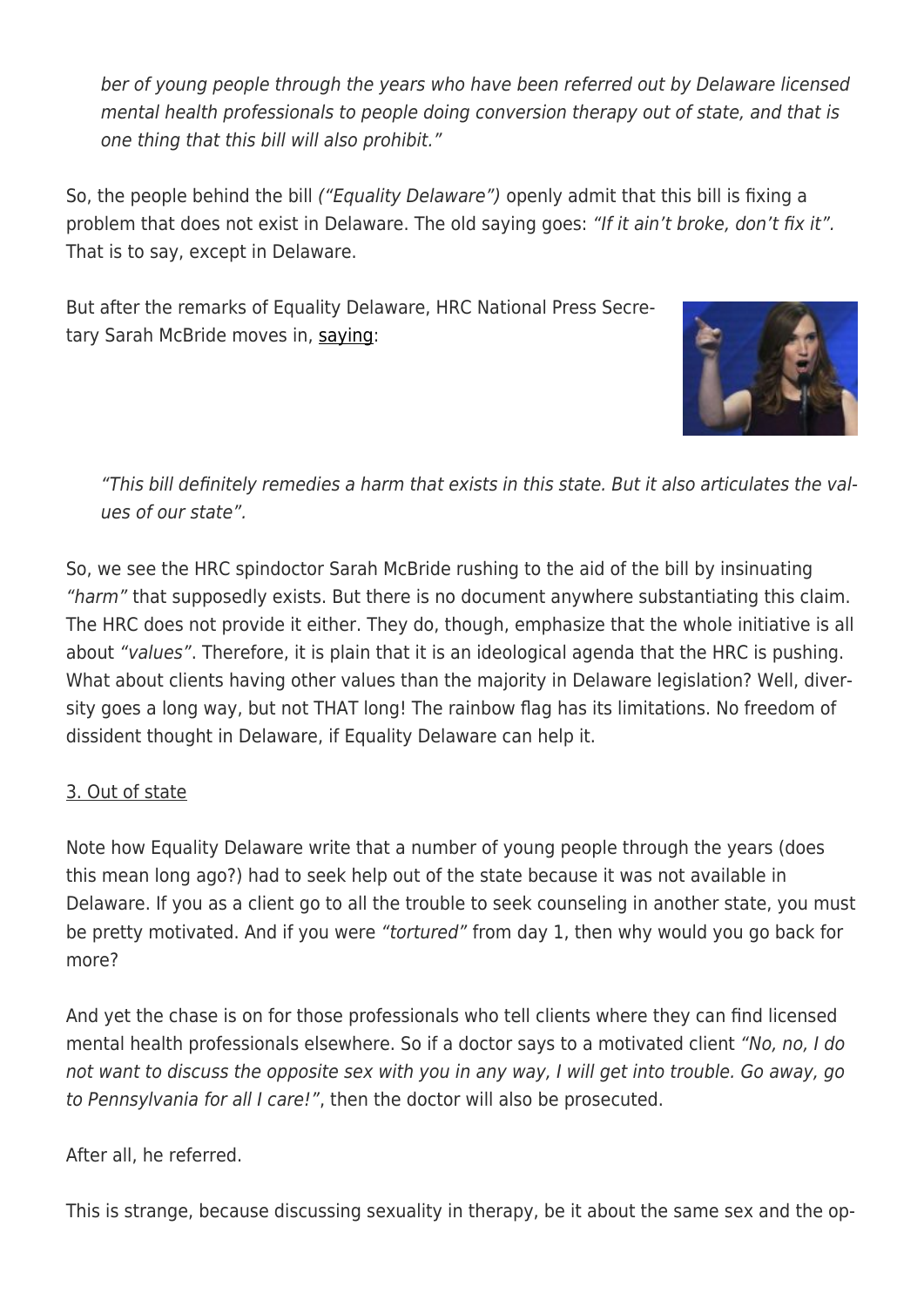posite sex, is normal and legal in 41 states in the USA other than Delaware.

So if a Delaware therapist tells his male confused client to shut up about women, that is legal and the right professional thing to do in Delaware on behalf of the therapist. If the client then drives to Pennsylvania to talk about women over there, that is legal too on behalf of the client. But if a therapist in Delaware informs the client that it is totally legal to discuss women in Pennsylvania, then that is an illegal act in Delaware!

You are not allowed to refer a client in Delaware to other states in the USA. You know: "The land of the Free".

Are you allowed to refer a client to Russia? Poland? Canada?

"Listen up, you cannot go to Pennsylvania. And Canada? Hmm, let me see …"

Are the Delaware legislators sure all this is not un-constitutional? It is a reign of outright terror and the introduction of thought control, coming from outside the state. It is based on disinformation, lies, fear-mongering and slander.

In the proceedings, we read that the legislators in Delaware were stunned by activists flown in from New York by the HRC. They performed yet once again their rehearsed act based on a well polished script, meant to baffle the audience with bullshit.

The coordinator was the notorious Samuel Brinton, you know, the "torture" guy. (You can see him on the HRC photo to the far left with his bow tie. By the way, he is not transgender anymore as you can see below, although he first claimed to be gay, the[n bisexual,](https://exgaycalling.com/2018/01/28/samuel-brinton-strikes-again/) then [trans](https://exgaycalling.com/2018/04/05/samuel-brintons-latest-move-transgender/)[gender](https://exgaycalling.com/2018/04/05/samuel-brintons-latest-move-transgender/) on the red carpet at the Oscars. Show time! He had suffered years of harassment as a transgender youth, so he claimed for all to hear. And now his transgenderism has disappeared all of a sudden! In our series on him, we called him a pathological habitual liar. Do we need more proof?).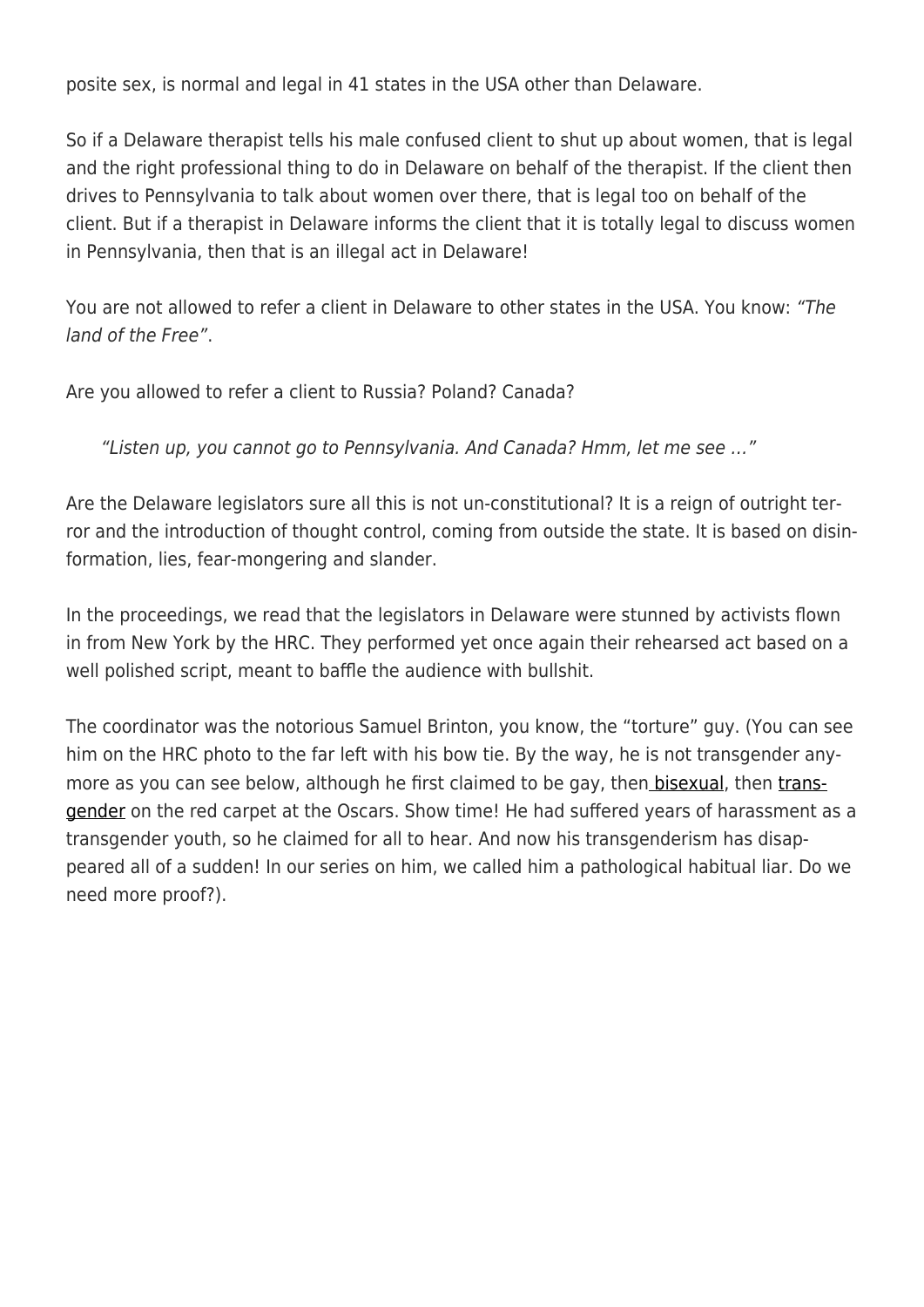

Next question is: what is the doctor who says "Go to Pennsylvania, for all I care" supposed to do? Affirm the client into entering the gay scene, even if the client wants, for example, to save his heterosexual marriage? And what if the client does not want to talk with a professional who will coerce him into the gay scene against his will? Then the only thing the doctor can say without risking losing his license, is to say: "Just go away. Begone".

But what if the client has suicidal ideation and hates gay affirmative therapists? If a client willfully refuses a therapist, then it is considered to be his own decision to refuse therapy. And he must face the consequences of his own decisions. After all, isn't all therapy based on informed consent? Yes it is, but what if the "information" itself is incomplete, namely that you can get what you seek just 50 miles away in another state? It is illegal in Delaware to pass that information on, even if the information is true.

The bill truly has nothing to do with client care and clients' interests. It is all about activists' interests, namely to eradicate dissident thought and behavior. It is totalitarian by all philosophical standards. It violates all rules of medical ethics.

Activists are making sure that new generations of children will never, ever, find out that the 'born that way' ideology was a hoax from the beginning. Only aging inmates who used to be doctors, doing time in San Quentin, after repeated jail sentences, can tell such a tale if the message can be smuggled out without the wardens noticing.

It is staggering that the American Psychiatric Association does not step in. But then again,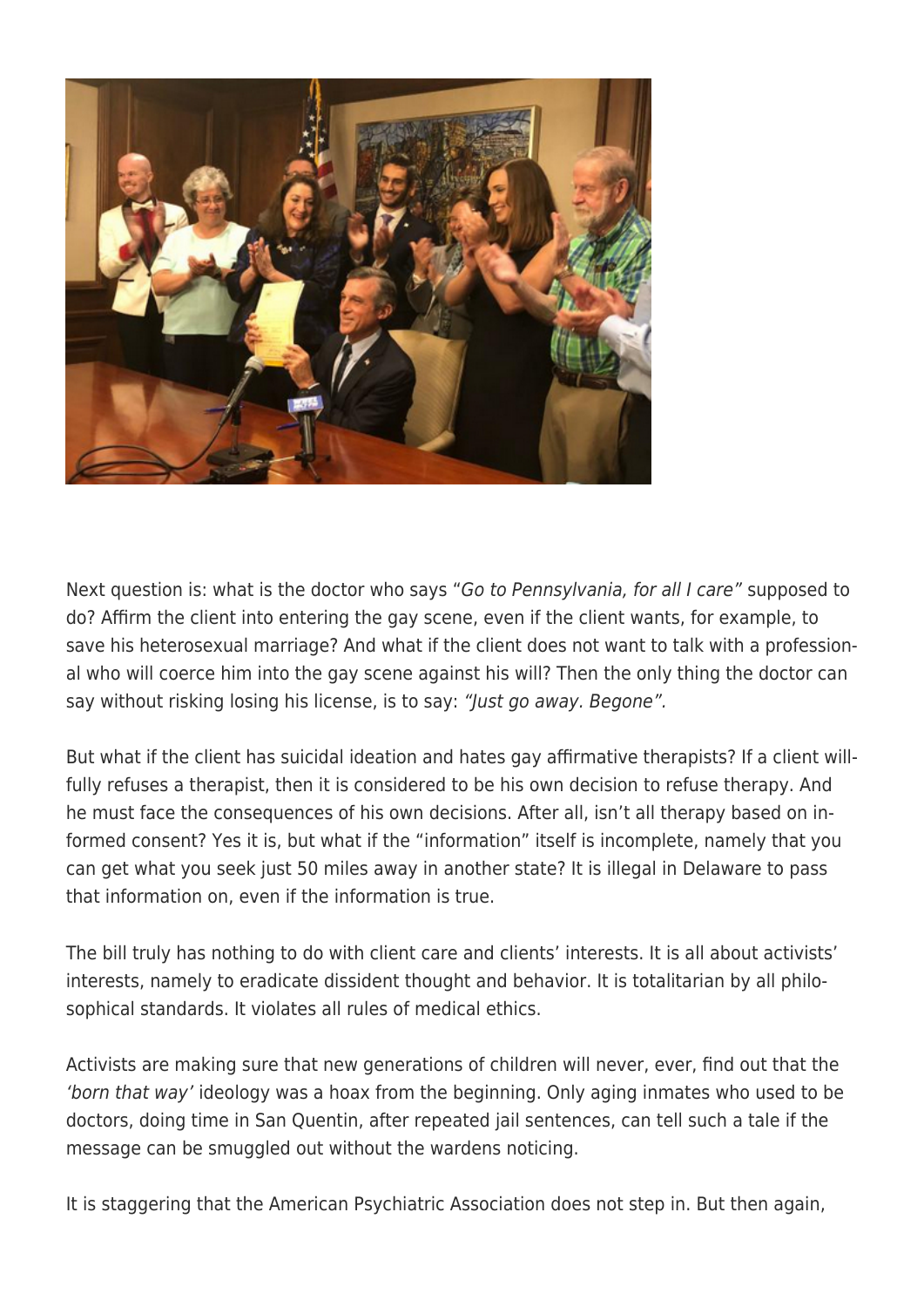this organization has been totally hijacked by the extremists, as we have analyzed elsewhere on this website.

It is time the subject is passed on to the White House because it is now obvious that the civil rights of patients, including the right to 'informed consent' and the right to 'self-determination', are not adequately being dealt with or guaranteed at the state level. As clients and therapists, we need to make this a matter of the Federation itself and to appeal to the President. That is what he is for: the rights of all Americans.

# 4. Is gender identity indeed incapable of changing as alleged by the lay activists?

Michelle Cretalla, MD, president of the American College of Pediatricians writes in [The Daily](https://www.dailysignal.com//print?post_id=342833) [Signal](https://www.dailysignal.com//print?post_id=342833) in 2017:

"Twin studies prove no one is born "trapped in the body of the wrong sex." Some brain studies have suggested that some are born with a transgendered brain. But these studies are seriously flawed and prove no such thing. Virtually everything about human beings is influenced by our DNA, but very few traits are hardwired from birth. All human behavior is a composite of varying degrees for nature and nurture.



# Michelle Cretella

Michelle Cretella, M.D., is president of the American College of Pediatricians, a national organization of pediatricians and other health care professionals dedicated to the health and well-being of children.

Gender identity is malleable, especially in young children. Even the American Psychological Association's Handbook of Sexuality and Psychology admits that prior to the widespread promotion of transition affirmation, 75 to 95 percent of pre-pubertal children who were distressed by their biological sex eventually outgrew that distress. The vast majority came to accept their biological sex by late adolescence after passing naturally through puberty.

But with transition affirmation now increasing in Western society, the number of children claiming distress over their gender—and their persistence over time—has dra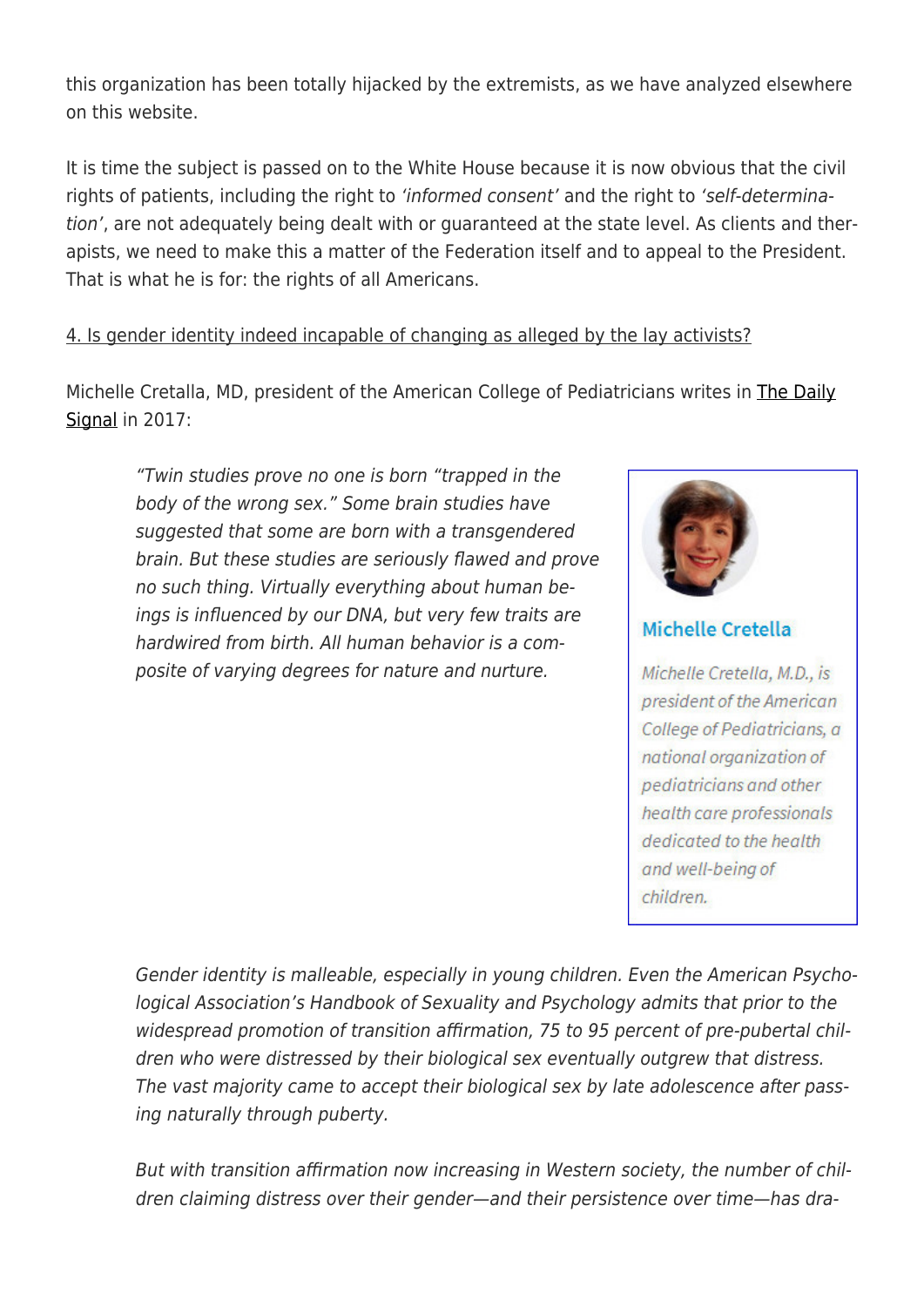matically increased. For example, the Gender Identity Development Service in the United Kingdom alone has seen a 2,000 percent increase in referrals since 2009."

What Dr. Cretalla, leading expert in the pediatric field, says is: 75 to 95% of all gender-confused children get over their confusion before reaching the age of 25, as long as their confusion is not affirmed but consistently contradicted. The current epidemic of so-called transgenderism is fueled and hyped by mainstream media. It is presented as something exciting.

They even label it "a revolution" instead of an epidemic of gross psychiatric pathology, high suicide rates and cancers due to the astronomically high doses of hormones being injected into healthy bodies. HIgh doses of unnatural hormones also induce depression on their own accord, and are very difficult to treat, leading ultimately to incurable suicides. Men who have "successfully transitioned" to women, commit suicide 19 times more often than real women. Is the problem located between your legs or between your ears? Do surgery and hormones really do the trick? Was it not an auto-aggressive disorder, right from the start?



In The Netherlands, Dutch medical students (2018) are taught that:

"Only 15% of the people who have had gender-dysphoric feelings before puberty, retain these feelings after puberty. The group who has lost their gender-dysphoric feelings, mostly identifies later as homosexual or lesbian."

In view of this, there can only be one, quote "important message" that needs to be "sent" by legislators based on the facts, namely: a child's gender identity is certainly capable of changing.

In fact, changing is overwhelmingly the rule, not the exception.

Furthermore, the fact that children who overcome their gender confusion later almost always prove to identify as homosexual, as stated in Dutch medical school text books, proves that gender confusion and homosexuality are one and the same disorder. Because otherwise, only a mere 3% of the children who overcome gender-confusion would later identity as homosexual.

5. Is sexual orientation indeed incapable of being changed, as alleged by the (lay) activists?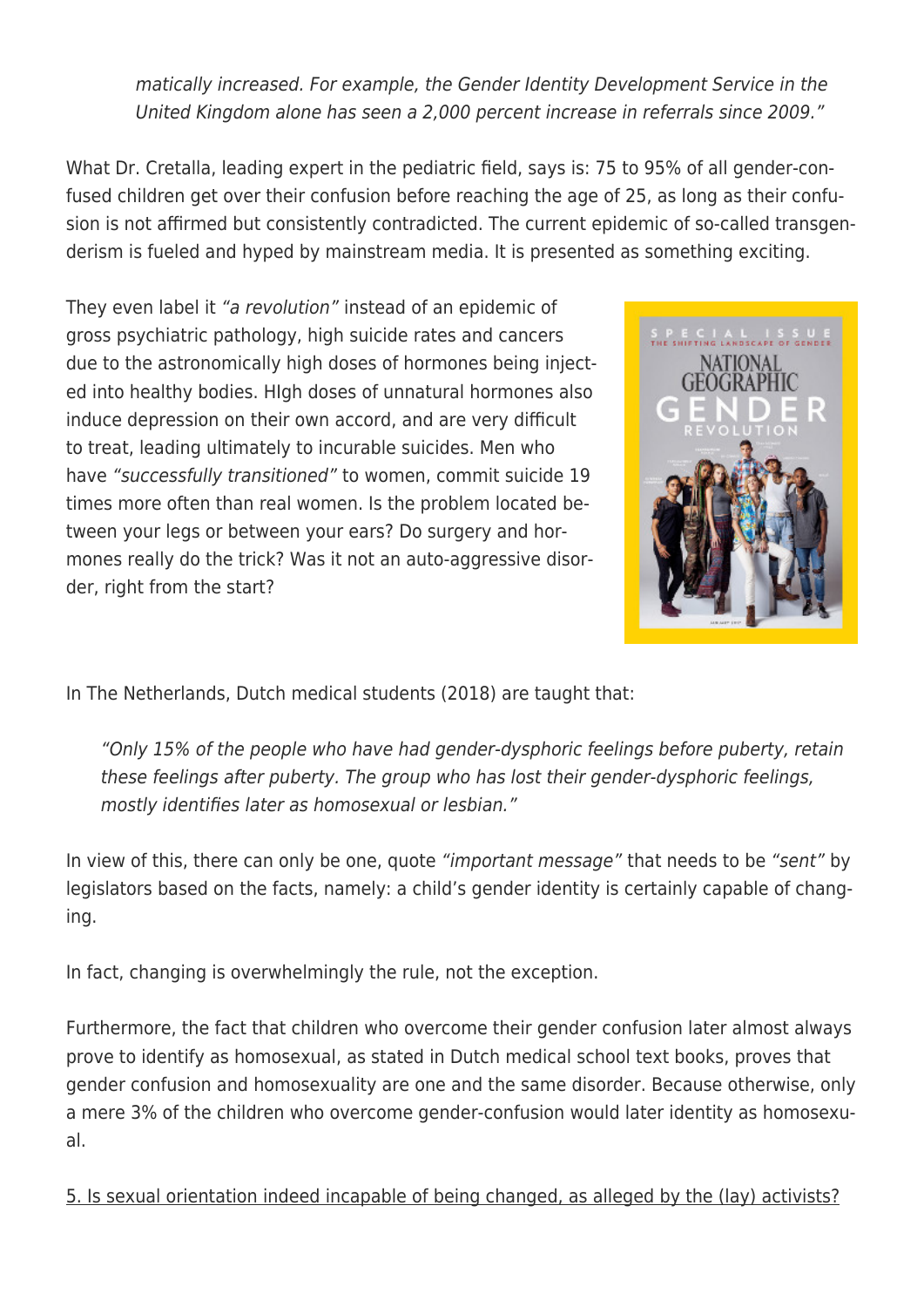We have compiled a complete booklet, based on articles on this site, "The Science Facts On Same-sex Attractions". Download it for free, [click here](https://exgaycalling.com/wp-content/uploads/2018/02/Science-facts-booklet-v.1.pdf).



The Science Facts on **Same-sex Attractions** 

Here is a short review of the actual scientific facts:

Savin-Williams and Ream (2007) found in a study of 13,000 adolescents that a high proportion of those participants with same-sex attractions (SSA's) at age 16 had changed and had exclusive opposite-sex attractions (OSA's) at age 24. In other words, they found that sexuality is fluid, and not fixed from birth or from the teenage years.

Therefore, most minors who report experiencing SSA's will see their sexual feelings changing to OSA's. This process happens automatically. It is the healthy way that the average human body deals with SSA's in the teenage years. Therefore labeling someone as 'gay' at age 16, just because he or she reports experiencing SSA's, is always premature.



Ritch Savin-Williams, Cornell University

Savin-Williams also found that only 1% of the boys who acted upon their SSA's by actually indulging in exclusive same-sex sexual behavior at age 16 still did so exclusively at age 24. The rest had changed their behavior.

In light of this study, it is unsubstantiated to assume that the homosexual behavior of minors is fixed, and that it therefore has to be protected by law from any therapeutic endeavour to explore sexual fluidity.

It can be argued that it is unfair to affirm exclusively the 'gay' feelings or behavior of minors. This 'need' for legislation is clearly based on gay activists' personal generalizations. The mem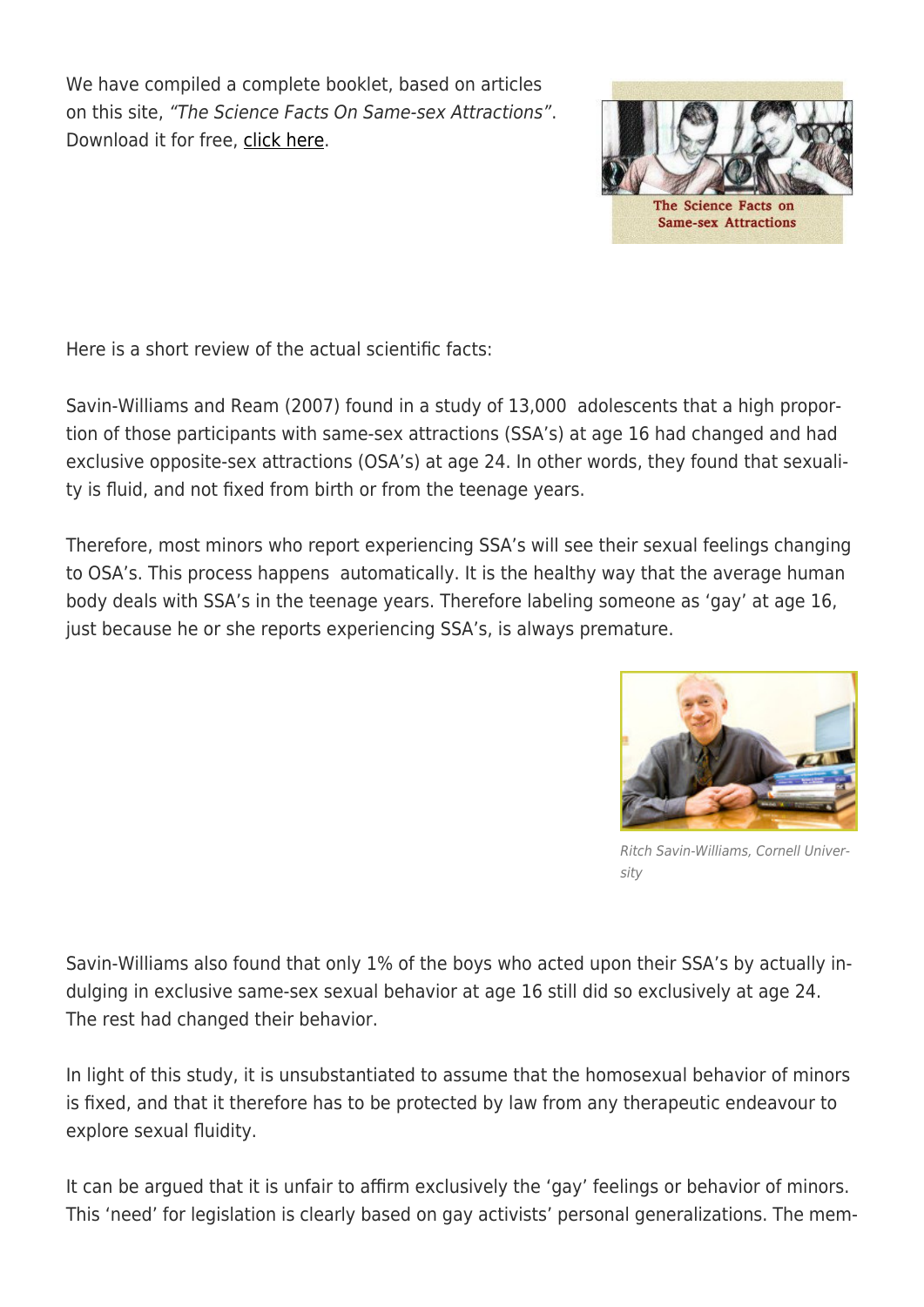bers of this politically ever more influential pressure group constitute only a minute fraction of all men who felt ssa's at age 16, but those members dare expand their personal predicament to all questioning minors in society. According to this study, 99% of those minors will not indulge in 'gay' sex in adulthood.

Savin-Williams warns against the generalization called 'sexual orientation':

"Migration over time among sexual orientation components was in both directions, from opposite-sex attraction and behavior to same-sex attraction and behavior and vice versa. To assess sexual orientation, investigators should abandon the general notion of 'sexual orientation' all together and measure only those components relevant for the research question, such as behavior, feelings or identity."

This in accordance with our stance on the ["False notion of sexual orientation",](https://exgaycalling.com/2016/05/26/the-false-notion-of-sexual-orientation/) which we published elsewhere on this website.

Other studies have confirmed the findings on sexual fluidity.



J. Richard Udry, univ. N. Carolina

Richard Udry and Kim Chantala reported a group study in 2005, consisting of 69 boys who, at age 16, reported feeling exclusively SSA's. But a year later at age 17, only 11% of these boys said the same thing. 48% of them reported having changed to exclusively OSA's and that their SSA's had disappeared. 6% reported that they had OSA's together with their SSA's, and 35% said that they did not have any attractions to either sex at that time.

In this study we see again that it usually is wrong to label 16 year-olds as 'gay', or to encourage them to take on the 'gay' label and lifestyle as Gay Affirmative Therapists always encourage. These research figures are always swept under the carpet by the gay-lib activists.

### 6. Gay identity in youth often changes to heterosexual identity in adulthood

Savin-Williams and colleagues (Savin-Williams, Joyner, and Rieger, 2012) continued this longitudinal study. They followed the sexual identity of young adult participants from ages 18 to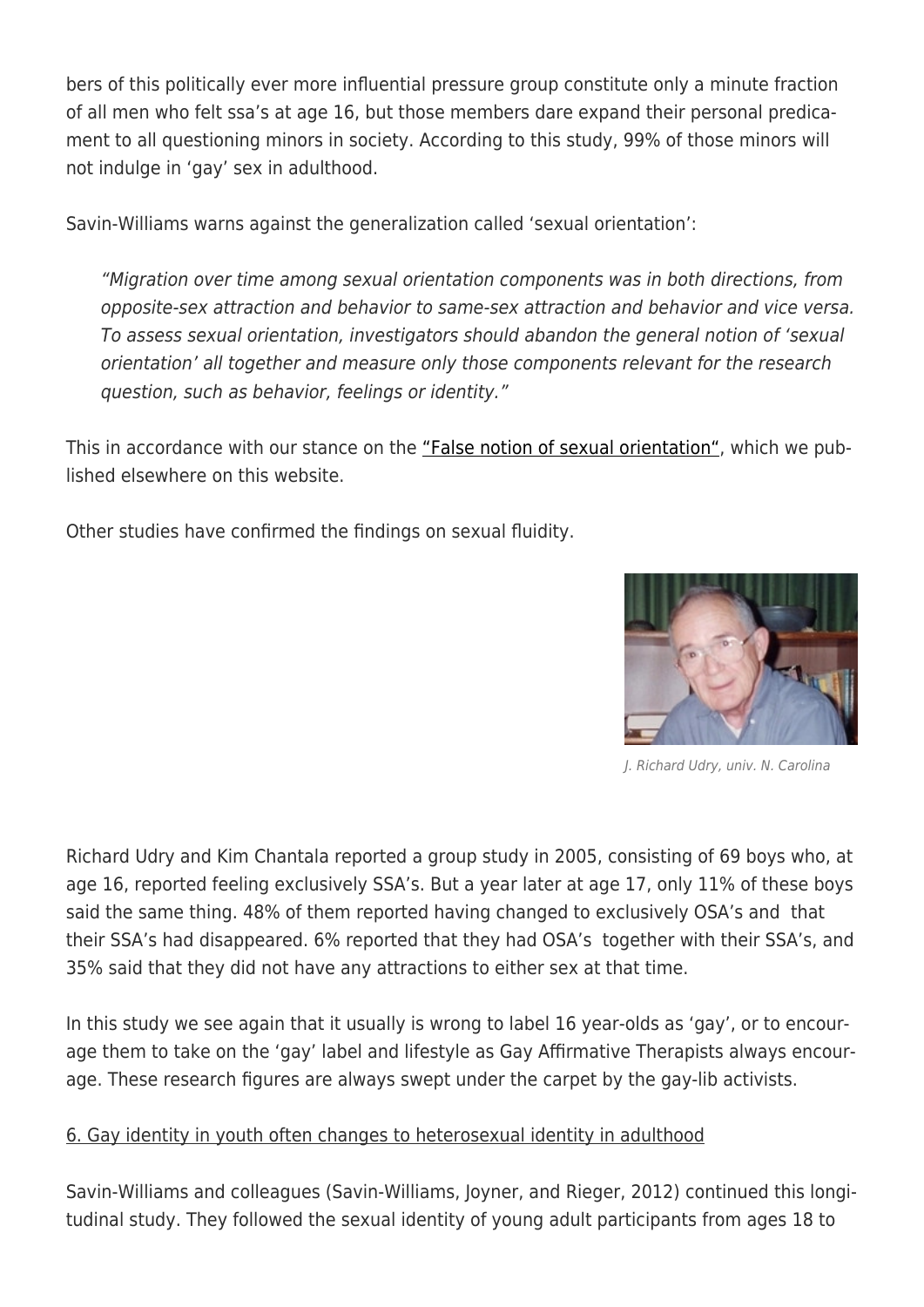24 years of age to ages 24 to 34 years of age, about 6 years later. Next to "heterosexual", the largest identity group was "mostly heterosexual" for each sex and across both age groups, and that group was larger than all the other "nonheterosexual" identities combined.

The "bisexual" category was the most unstable, with three quarters changing that status. Bisexual men who changed their identity distributed themselves among all other categories; among bisexual women, the most common shift was toward "mostly heterosexual". More individuals of both sexes who identified as "bisexual" and "mostly heterosexual" shifted toward heterosexuality than toward homosexuality.

Therefore we see that changing the identity to "heterosexual" is what happens most when one has experienced ssa's in the teen years.

7. The HRC alleges: "Nor does it need to be changed…"



Mark Purpura, Equality Delaware

The HRC [wrote](https://www.hrc.org/blog/delaware-enacts-legislation-protecting-lgbtq-youth-from-conversion-therapy):

"…nor does it need to be changed, and efforts to try to do so in the name of therapy have no place in our State," said Mark Purpura, a board member of Equality Delaware."

In our view, it is not up to an activist to decide top-down what others should do in their private lives. It is the client who defines that "need", not the activist. There are many reasons to seek what he calls "change".

When it comes to "Equality", individuals who decide to explore their full sexual potential (including feelings for the opposite sex) have an equal right to embark on such an exploration as others do who wish to exclusively explore the gay scene. Mr. Purpura is handing out more privileges to gay scene recruits, than to those who willfully set off to explore other human possibilities and psychological issues.

When Mr. Purpura says "nor does it need to be changed", he is implying that "conversion"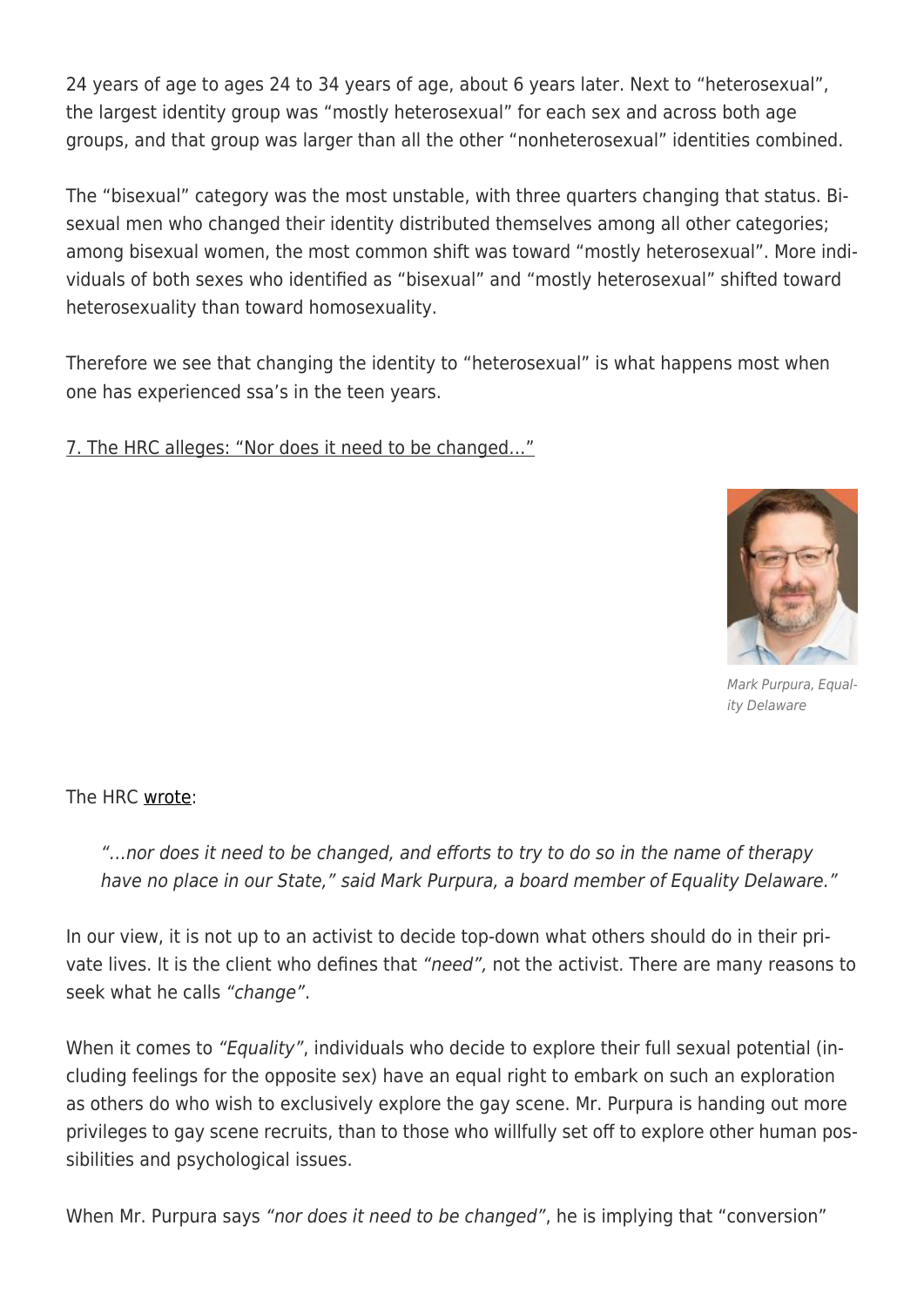therapists insist that you NEED TO CHANGE. Licensed therapists do no such thing. He is creating a black-and-white world, implying coercion. Had he said:

# "I can think of no reason in the world NOT to want to engage in the gay scene",

then his question would give room for others to state their personal opinion, express their values, expand on their perceptions and to show that the gay label is more than merrily waving a rainbow flag without a worry in the world. But the HRC is not into respectful debate. By abusing legislation, they remove dissident views and the dissidents themselves from existence.

# 8. The HRC writes: "Efforts in the name of therapy have no place in our state"

In our view, this sentence is basically totalitarian. From a philosophical point of view, his remark reveals **HOMOSEXISM**, meaning that being gay and becoming gay are the only acceptable way to go for youngsters. It reveals a profound sense of [heterophobia](https://exgaycalling.com/2018/07/07/exploring-your-full-sexual-potential%e2%80%ad-%e2%80%acpart%e2%80%ad-%e2%80%ac524%e2%80%ad-the%e2%80%ac-emerging-of-heterophobia/) on his part, a deep- -rooted aversion and phobia towards the idea of intimacy with the opposite sex, and repulsion towards all those who indulge in such intimacy, which is about 97% of the population.

Homosexual feelings and behaviors are what they are, but they are not an end in themselves. They are not the expression of an innate sexuality in its own right popping up out of nowhere. Variations of sexuality do not exist.

We hate to say it to radical gay-lib, but: if you experience SSA's, you are basically normal, you are not a genetic mutant, your hormones are normal, you have not suffered hormonal abnormalities, your brain structure is totally intact and normal, you are not different, and you do not belong to any subclass of the human species. Your mother has had a normal pregnancy and you endured a normal birth. Activists and phoney scientists have fought hard to prove your abnormality, but unluckily, you are still pronounced normal in ever aspect. Sad, but true.

Over the last 25 years, the recent science of mainstream psychology has produced groundbreaking insights into sexuality. Gay-lib activists who have fallen asleep while weaving their cocoon, are slow to catch up. They still moan and groan over the seventies of the previous century with old-fashioned pre-WW II electroschocks and all. In our view, they have no right to make new information and insights invisible, or to ban them from existence.

Mr. Purpura expresses ignorance of scientific progress. State ideology should not follow in his footsteps, but step down and allow the debate to be held freely in the public arena where it belongs.

### 9. Conclusion